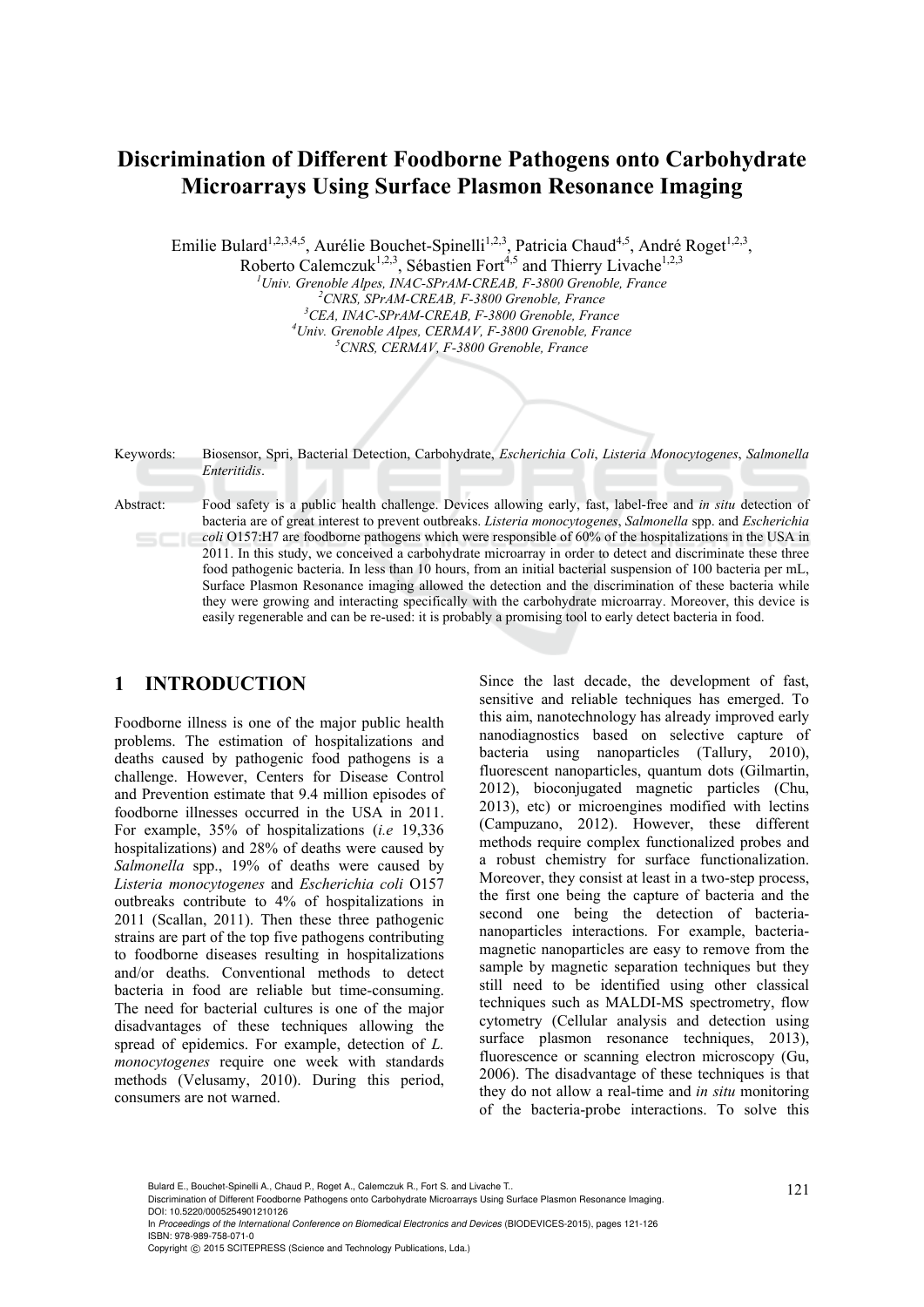problem, label-free and real-time cutting edge methodologies have been proposed such as Quartz Crystal Microbalance (Chu, 2013). However, this detection technique requires a high number of bacteria and a uniformly functionalized surface difficult to obtain in general. Microcantilevers have also been used in order to detect bacteria in a complex sample (Mader et al., 2012).

Surface Plasmon Resonance (SPR) has emerged as a very well-adapted method for the detection of analytes onto microarrays (Abadian, 2014, Safina, 2012). This technique, based on refractive index changes, monitors the interactions occurring between biomolecules grafted on a biochip and target molecules within the sample. SPR imaging (SPRi) collects the reflected light with a CCD camera. Futhermore, it allows label-free detection in real-time of up to one hundred images and SPRi signals simultaneously within one biochip (Bouguelia, 2013).

Our team has developed a new method called the Culture-Capture-Measure (CCM) (Bouguelia, 2013, Mondani, 2014). It consists in following *in situ* the bacterial growth in a medium by SPRi. It allows detecting bacteria in one step from an initial concentration of 20 Colony Forming Units (CFU) per mL. In these works, antibodies were used as probes and grafted on gold surfaces. Antibodies microarrays are efficient to detect bacteria (Delehanty, 2002, Gao, 2010) but their cost and fragility (dehydration and denaturation sensitivity, single use) make them difficult to use on an industrial scale. In this study, antibodies were replaced by carbohydrates. Carbohydrates provide interesting alternatives to antibodies in order to overcome their limitations. They are less expensive, easily-chemically-modified than antibodies. They usually allow regeneration of the biochip because their interactions are known to be low-energetic. Besides, bacteria are known to interact with carbohydrates by different ways: through particular lectins produced on the outer cell wall, named adhesins (Bierne, 2007, Chessa, 2009, Cowart, 1990) and also by non-specific bindings such as interactions with membrane transporters or electrostatic interactions (Audfray, 2013, Mader, 2012). This underlines the great potential of the use of carbohydrates as probes for bacteria detection and interactions.

We chose seven simple mono- and disaccharides for the conception of the microarray: glucose (Glc), galactose (Gal), mannose (Man), fucose (Fuc), maltose (Malt), *N*-acetylglucosamine (GlcNAc), and sialic acid (Neu5Ac). First, pyrrolecarbohydrate conjugates were synthetized and then grafted onto gold surfaces by coelectropolymerization. The microarray functionalization was then characterized by lectincarbohydrate recognitions. Finally, bacterial detection was evaluated by SPRi onto the carbohydrate microarray and monitored by the CCM method.

This biochip allows the detection and the clear discrimination of the three bacterial strains tested: *E. coli* O157:H7, *L. monocytogenes* subserotype 1/2a and *S. enteritidis*.

# **2 MATERIALS & METHODS**

## **2.1 Pyrrole-Carbohydrate Conjugates Syntheses**

#### **2.1.1 Reactants**

Monosaccharides, maltose, lithium bromide, sodium hydride, allyl bromide, dimethylformamide, acetonitrile, cysteamine, phosphate buffer, manganese(II) chloride tetrahydrate, sodium chloride, and sodium hydroxide were purchased from Sigma-Aldrich (Saint-Quentin-Fallavier, France). Pyrrole was purchased from Acros Organics (Geel, Belgium), calcium(II) chloride from Merck (Darmstadt, Germany).

#### **2.1.2 Syntheses**

According to the previously reported procedure (Fort et al., 2005), pyrrole-carbohydrate conjugates have been prepared from the corresponding allyle glycoside by UV-promoted radical addition of cysteamine followed by reaction with a pentafluorophenyl-activated pyrrole ester. Allyl glycosides have been prepared as reported in the literature: allyl  $\beta$ -D-glucopyranoside and allyl  $\beta$ -Dgalactopyranoside (Lin, 2010), allyl  $\alpha$ -Dmannopyranoside (Nishida, 2004), allyl  $\beta$ -maltoside (Takeo, 1987), allyl  $\alpha$ -D-fucopyranoside (Vermeer, 2001), allyl  $\alpha$ -D-N-acetyl-neuraminic acid (Roy, 1990), allyl 2-acetamido-2-deoxy-beta-Dglucopyranoside (Vauzeilles, 2001).

The different conjugates were isolated in 30-50% yield after purification by reverse phase Solid Phase Extraction and characterized by  ${}^{1}H$ ,  ${}^{13}C$  NMR and MS spectrometry. Final solid products were stored at  $4^{\circ}$ C.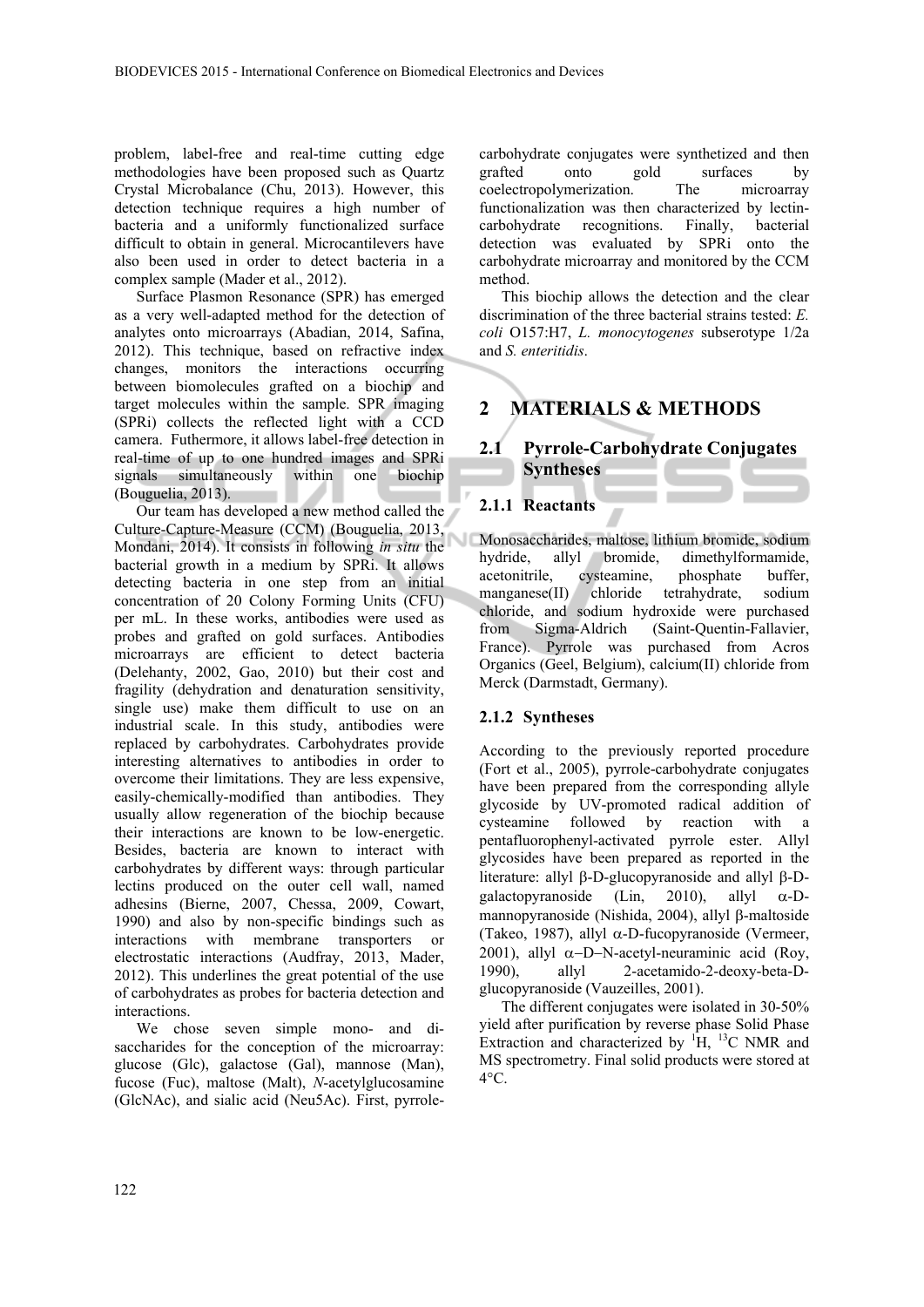### **2.2 Fabrication of a Carbohydrate Microarray**

Aliquots of pyrrole-carbohydrate conjugates were dissolved in spotting buffer (50 mM phosphate buffer, pH 6.8, 50 mM NaCl and 10% glycerol) containing 20 mM pyrrole. The concentration of pyrrole-carbohydrate conjugate in the mixture was 10 mM.

SPRi biochips were purchased from Horiba Scientific (Chilly-Mazarin, France) and are made of a high index glass prism covered with a 2 nm-thick chromium and a 50nm-thick gold layer used as a working electrode (about  $2 \text{ cm}^2$ ).

Coelectropolymerization of pyrrole and pyrrolecarbohydrate conjugates on the biochips was carried out in an automatized pipette tip (diameter 500µm) filled with the solution to be polymerized and containing a platinum wire used as a counter electrode. The pipette tip was moved at the vicinity of the gold layer of the SPR biochip, till an electrical contact was applied between the working (gold surface) and counter (platinum wire) electrodes. The polymerization on the prism gold layer was performed with a 100 ms electric pulse at a 2.0 V bias independently of any reference electrode. After microarraying, biochips were copiously washed with water, dried and stored in air at 4°C (Mercey, 2008). Each biochip was arrayed with quadruplicates of pyrrole-carbohydrate conjugates. Moreover, four spots of polypyrrole (Ppy) deprived of any carbohydrates were also deposited onto the gold surface to assess nonspecific SPR response.

#### **2.3 SPRi Setup**

Signal measurements were performed using a SPRi-Lab+TM system (Horiba Scientific, Chilly-Mazarin, France). Using this commercial software, regions of interest (ROI) corresponding to individual spots on the biochips were defined (diameter 260 µm). The SPRi signal was monitored with a CCD camera, and reflectivity changes (ΔR) of each ROI were followed and plotted upon time.

### **2.4 Characterization of the Carbohydrate Microarray**

Functionalized biochips were characterized by SPR measurements after injection of different lectins already known to interact specifically with carbohydrates (Chang, 2011, Safina, 2012) in phosphate buffer at 25°C.

### **2.4.1 Lectins**

UEA I (Ulex Europaeus Agglutinin-I) from *Ulex europaeus*, PNA (Peanut Agglutinin) from *Arachis hypogaea,* WGA (Wheat Germ Agglutinin) from *Triticum vulgaris* and concanavalin A (ConA) from *Canavalia ensiformis* (jack bean) were purchased from Sigma-Aldrich (Saint-Quentin-Fallavier, France).

#### **2.4.2 SPRi Monitoring of Lectin - Carbohydrate Recognitions**

The concentrations used were: 500 nM of PNA (specific for Gal), 280 nM of UEAI (specific for Fuc), 50 nM of WGA (specific for GlcNAc, Neu5Ac) and  $1 \mu M$  of ConA in the presence of 1 mM  $Ca^{2+}$  and  $Mn^{2+}$  (specific for Man, Malt).

SPRi signals (not shown in this study) proved the efficient grafting and the accessibility of the grafted sugars by revealing an increase in the reflectivity variation corresponding to the recognition of specific spots by lectins.

### **2.5 Detection of Bacterial Growth by SPRi**

#### **2.5.1 Bacterial Suspensions**

*E. coli* O157:H7 CIP 105917 strain, *L. monocytogenes* subserotype 1/2a and *S. enterica* subserotype *enteritidis* were purchased from the Institut Pasteur (Paris, France).

Bacterial cells were grown overnight at 37 °C in a Tryptic Soy Broth medium (TSB, Saint-Quentin-Fallavier, France). Overnight grown bacterial cultures – corresponding to  $10^8 \text{--}10^9$  CFU.mL<sup>-1</sup> – were used for SPRi experiments after serial dilutions (up to  $10^2$  CFU.mL $^{-1}$ ). Bacterial counting was carried out either by McFarland turbidity measurements (Densimat apparatus, BioMerieux, Marcy l'Etoile, France) or colony counting after plating and culture on solid media Tryptic Soy Agar (TSA, Saint-Quentin-Fallavier, France). For colony counting, the counting of 4 plates was averaged and standard deviation was calculated.

#### **2.5.2 Monitoring of Bacterial Kinetics using SPRi**

The freshly bacterial suspension of  $100 \text{ CFU.mL}^{-1}$  in TSB medium was deposited in the thermalized (37°C) SPRi chamber (1.6 mL) onto the carbohydrate microarray. SPRi kinetic experiment of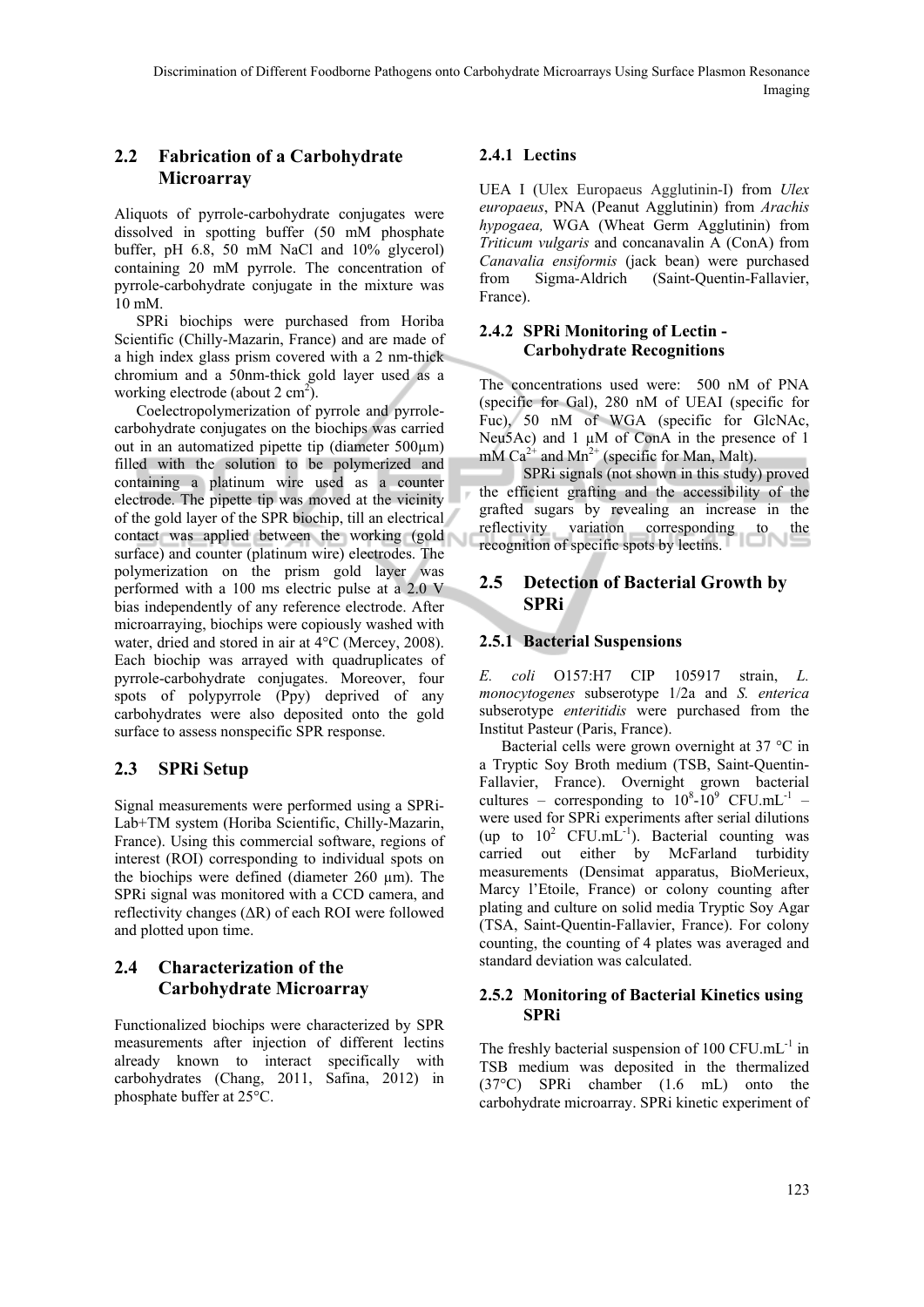

Figure 1: SPRi signals obtained from the spots of the carbohydrate microarray, after deposition of the bacterial suspension at  $10^2$  CFU.mL<sup>-1</sup> in TSB; in the case of: A. buffer (control), B. *S. enteritidis*, C. *E. coli* O157:H7, and D. *L. monocytogenes*.

Table 1: Detection times at the inflection point of SPRi signals obtained after deposition of the bacterial suspension at  $10<sup>2</sup>$ CFU.mL-1 in TSB. Data were obtained from the SPRi signal averages of three independent runs.

| <b>Bacteria</b>          | E. coli O157:H7 |                 | L. monocytogenes |                 |
|--------------------------|-----------------|-----------------|------------------|-----------------|
| Interacting carbohydrate | Gal             | Ppy, the others | Sialic Acid      | Ppy, the others |
|                          |                 | carbohydrates   |                  | carbohydrates   |
| Detection Time (min)     | $529 \pm 26$    | $604 + 9$       | $739 \pm 19$     | 783 + 12        |

the bacterial growth was realized by Culture-Capture-Measure (CCM) (Bouguelia, 2013, Mondani, 2014). SPRi signals were recorded in realtime during the culture (1100 min) over the biochip.

#### **2.5.3 SPRi Data Treatment**

For each experiment, an average of SPRi signal coming from quadruplicates was realized.

SPRi signals (*i.e* ΔR) of the bacterial growth onto the carbohydrate microarray are represented by an inverse tangent function: after smoothing kinetic curves, first order derivative of this function was realized. The maximum of the derivative corresponds to the inflection point of kinetic curve called "detection time".

Finally, all the results present in this paper are the average of at least three independent runs.

#### **3 RESULTS AND DISCUSSION**

Using the CCM method developed in our laboratory

(Bouguelia, 2013, Mondani, 2014), we monitored the kinetic SPRi signal after bacterial deposition onto the carbohydrate microarray. The curves are represented in Figure 1.

Experimental kinetic curves were similar to standard bacteria growth kinetics occurring in three different stages: first, the lag phase (bacteria adapt to the new medium), then the exponential growth (bacteria divide regularly) and finally the stationary phase (growth stops because of the lack of nutrients and overpopulation). Figure 1.A represent the SPRi signal obtained from the control (*i.e* TSB medium): the linear increase in reflectivity corresponds to the liquid evaporation occurring during the SPRi experiment. The kinetic SPRi curve of *S. enteritidis* (Figure 1.B) presents a low SPRi signal but a shape of bacterial growth for all the carbohydrate-bacteria interactions. On the contrary, Figures 1.C, and 1.D corresponding to *E. coli* O157:H7 and *L. monocytogenes* onto the carbohydrate microarray respectively, show different carbohydrate-bacteria interactions. In the case of *E. coli* O157:H7, the galactose-*E. coli* interaction (red curve) was earlier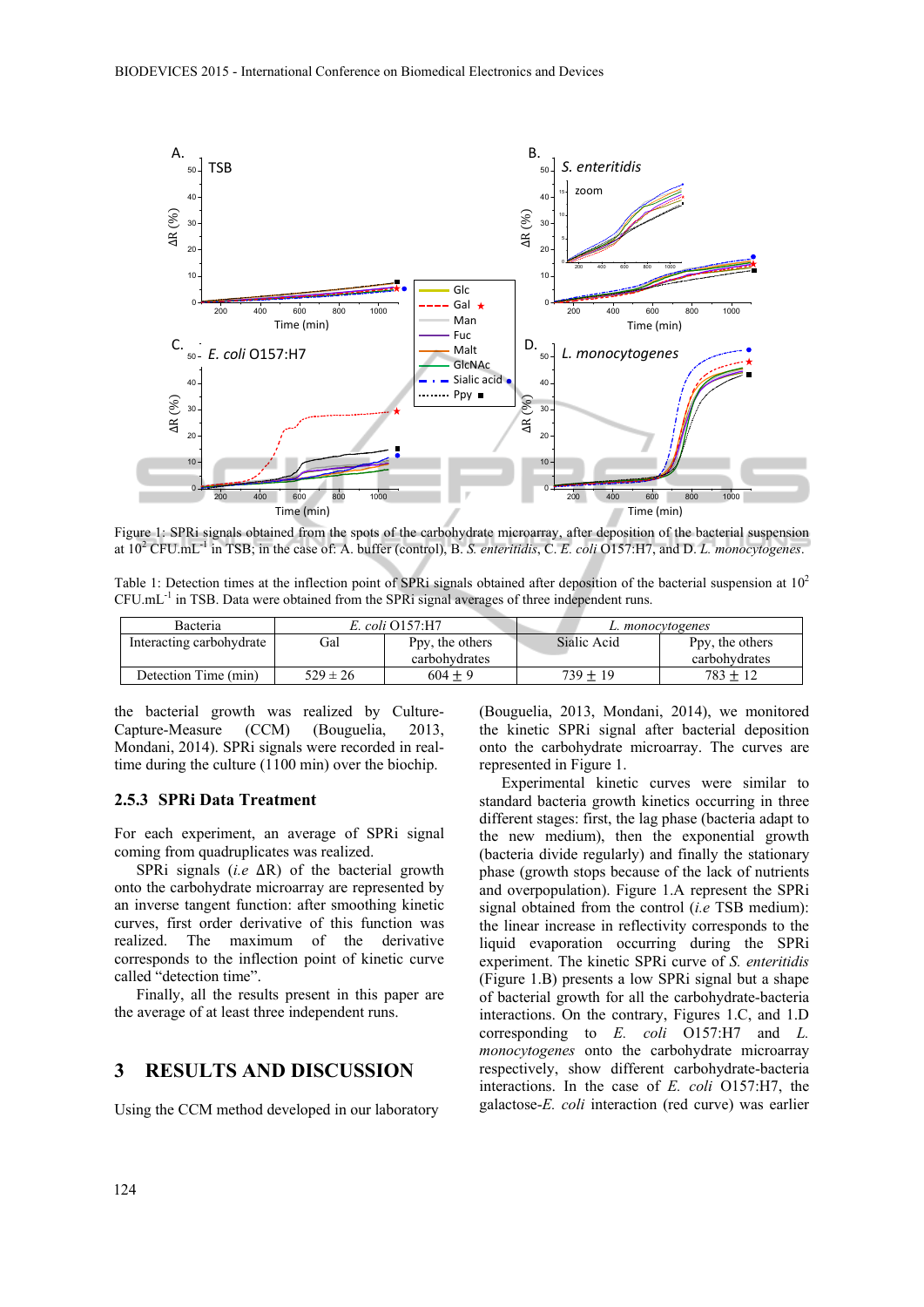detected by SPRi than the others interactions. In the case of *L. monocytogenes*, the SPRi signal earlier detected is the sialic acid-*L. monocytogenes* interaction (dark blue curve). Moreover, the SPRi curve presents two plateaux: the first one may correspond to the classical stationary phase and the second may correspond to the development of the bacterial biofilm.

In this study, the amplitude of the SPRi signal could not be relevant to discriminate the different strains. In the case of S*. enteritidis* and *E. coli* O157:H7, ΔR is less than 20-30%. On the contrary, in the case of *L. monocytogenes*, ΔR is around 50-  $60\%$ . Indeed, the SPRi signal also depends on the contribution of one bacterium to this SPRi signal. Thus, the  $\Delta R$  value can not be used as a criterion because of the different shapes and sizes of the three strains. However, it is possible to rationalize the results by defining for each bacterium a "detection time" (Table 1). In the case of *E. coli* O157:H7, the "detection time" of the galactose-*E. coli* interaction is  $529 \pm 26$  min whereas the average "detection" time" of the {control, others carbohydrates}-*E. coli* interaction is 604  $\pm$  9 min. Then the time difference between these two "detection times" is  $76 \pm 32$  min. That significates that *E. coli* interact  $76 \pm 32$ minutes earlier with the galactose spots than with the others. In the case of *L. monocytogenes*, the time scale is rather different from the one of *E. coli* O157:H7. The "detection time" of the sialic acid-*L. monocytogenes* interaction is 739  $\pm$  19 min and thus the time difference between this time and the "detection time" of the {control, others carbohydrates}-*L. monocytogenes* interaction is 44  $\pm$  9 minutes.

The observation of the SPRi signals and the quantitative analysis is promising for the further identification and differentiation of the three bacterial strains onto our carbohydrate microarray. This microarray is also regenerable through soft washing (SDS 2% and sodium hydroxide 0.02M) and can be stored at room temperature in air up to 6 months.

### **4 CONCLUSIONS**

This work in progress presents an innovative concept to detect specifically food pathogenic bacteria. Thanks to the Culture-Capture-Measurement methodology developed in our team, bacteria are detected in less than 10 hours, from an initial suspension of  $10^2$  CFU.mL<sup>-1</sup>, onto a carbohydrate microarray by SPRi.

We have demonstrated that *S. enteritidis*, *E. coli* O157:H7 and *L. monocytogenes* bacteria interact differently on the carbohydrate microarray (*i.e* different SPRi signals) that is promising to identify these three pathogenic strains. Furthermore, *E. coli* O157:H7 has showed particular interaction with the galactose spots whereas *L. monocytogenes* interacted preferentially with the sialic acid spots.

Then, this cheap, regenerable carbohydrate microarray seems to be a promising tool to detect bacteria in food and a good alternative to the use of expensive, and fragile antibodies. The identification and the differentiation of different strains inside one bacteria specie, in particular *E. coli* and *L. monocytogenes*, are ongoing in our team.

# **ACKNOWLEDGEMENTS**

This work has been partially supported by the Labex ARCANE (ANR-11-LABX-0003-01). We thank the Chimie NanoBio-ICMG platforms (Université Joseph Fourier, Grenoble, France) for mass spectrometry and NMR analyses. We akcnowledge the French Agency for Food, Environmental and Occupational Health and Safety (ANSES), Food Safety Laboratory (Maisons-Alfort, France) for providing us bacterial strains and the Centre de Ressources Biologiques de l'Institut Pasteur (Paris, France) for providing the *E. coli* O157:H7 strain (CIP105917).

### **REFERENCES**

- Abadian, P.N., Kelley, C.P., Goluch, E.D., 2014. Cellular analysis and detection using surface plasmon resonance techniques. *Anal. Chem. 86*, 2799-2812.
- Audfray, A., Varrot, A., Imberty, A., 2013. Bacteria love our sugars: interaction between soluble lectins and human fucosylated glycans, structures, thermodynamics and design of competing glycocompounds. *C.R. Chimie 16*, 482-490.
- Behra, M., Azzouz, N., Schmidt, S., Volodkin, D.V., Mosca, S., Chanana, M., Seeberger, P.H., Hartmann, L., 2013. Magnetic porous sugar-fonctionalized PEG microgels for efficient isolation and removal of bacteria from solution. *Biomacromolecules 14*, 1927- 1935.
- Bierne, H., Cossart, P., 2007. *Listeria monocytogenes* surface proteins: from genome predictions to function. *Microbiol. Mol. Biol. Rev*.71, 377-397.
- Bouckaert, J., Mackenzie, J., de Paz, J.L., Chipwaza, B., Choudhury, D., Zavialov, A., Mannerstedt, K., Anderson, J., Piérard, D., Wyns, L., Seeberger, P.H.,